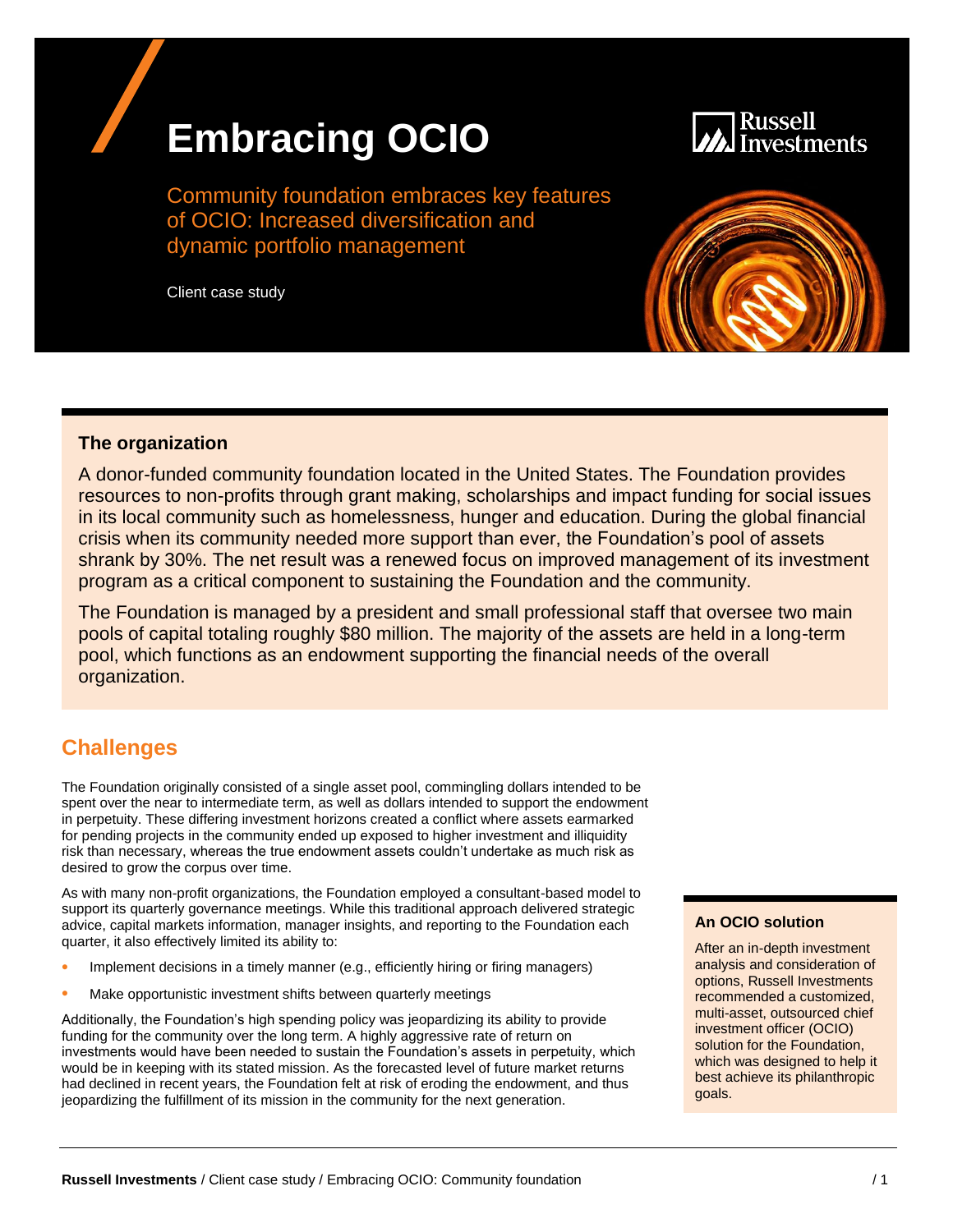## **Multiple objectives to manage**



## **Return generation**

Enable a more dynamic investment approach that allows the Foundation to capitalize on market opportunities while ensuring robust governance and oversight



## **Diversification**

Explore a wider range of asset classes and alternative strategies for potential sources of return and diversification in the portfolio



## **Risk management**

Ability to withstand short and intermediate term variability; maintain upside potential while limiting downside risk

| J      |   |  |
|--------|---|--|
| l<br>l | J |  |

## **Modify spending expectation**

Improve the probability of meeting community funding needs now and into the future

# **The investment process and solution**

The Russell Investments team met with the president, staff, board, and investment committee members to understand their objectives, governance preferences, and collective view of investment risk. After an in-depth investment analysis and consideration of options, Russell Investments recommended a customized, multi-asset, outsourced chief investment officer (OCIO) solution for the Foundation, which was designed to help it best achieve its philanthropic goals.

## **Aligning the portfolio with core objectives**

## **Spending policy realignment**

Russell Investments collaborated with the Foundation to examine its historical spending pattern and reasonable return expectations given its risk tolerance. Based on the results of that exercise, we determined that the Foundation's investment returns were insufficient to keep pace with its current spending rate. The Foundation was faced with a difficult decision as it became apparent that it could not sustain its current level of spending without eventually eroding its core endowment. Thus, the Foundation's fiduciaries elected to reduce the spending rate to help achieve one of their primary goals – to preserve their mission and continue to serve the community for many generations to come.

## **Portfolio realignment**

With this new spending requirement in mind, Russell Investments recommended that the Foundation realign its investment strategy and improve the broad design of its investment pools. The recommendation included splitting the main asset pool into two different portfolios with different investment horizons: 30+ years for the long-term pool, and five to 10 years for the balanced pool. The balanced pool is 100% liquid and is designed to support the Foundation's intermediate term spending needs and to help its donors achieve their philanthropic goals, whereas the long-term pool is designed to maintain spending power and fund the endowed assets in perpetuity. The objective was to incorporate the right mix of assets to generate the required level of return (after inflation) while concurrently improving diversification and risk management of the underlying investments, and providing a long-term growth option for donors.

The existing asset pool consisted of stocks and bonds plus a sizable allocation to alternatives. Russell Investments determined that the portfolio could be better optimized by:

- Shrinking the overall allocation to less liquid strategies
- Increasing the breadth of liquid strategies
- Incorporating a more dynamic, multi-asset strategy to improve diversification and risk profile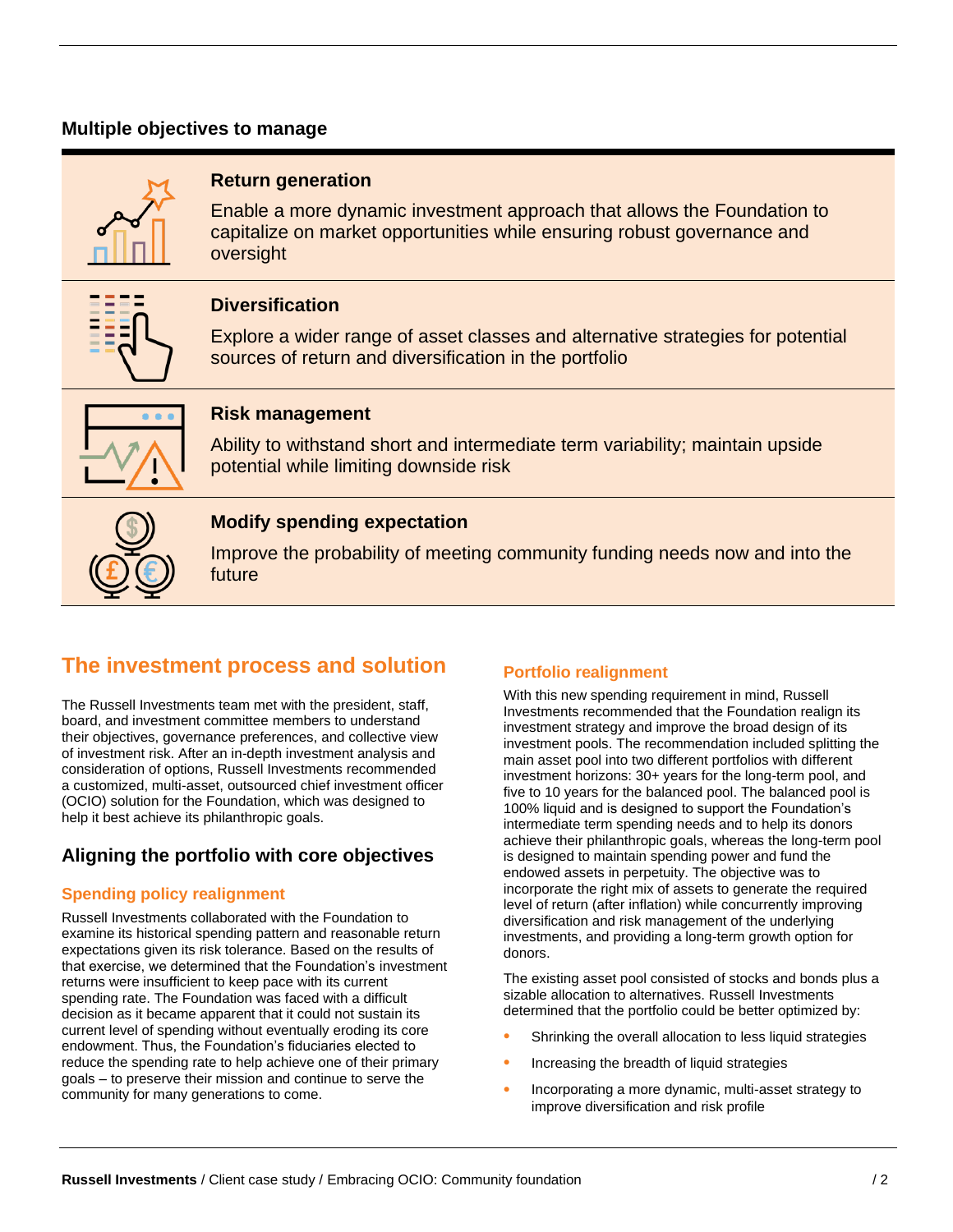Reallocating the assets in this manner helped bring the investment strategy in line with the investment committee's risk tolerance while positioning the portfolio to support the Foundation's spending requirements.

The charts in Figure 1 compare the Foundation's legacy portfolio (as it existed under its previous consultant) with the new, customized two-portfolio approach implemented as part of Russell Investments' OCIO implementation.



#### **Figure 1: Legacy and customized two portfolio approach comparison**

Source: For the specific asset allocation of the Multi-asset Growth Strategy at the time of the analysis, please refer to endnote 1.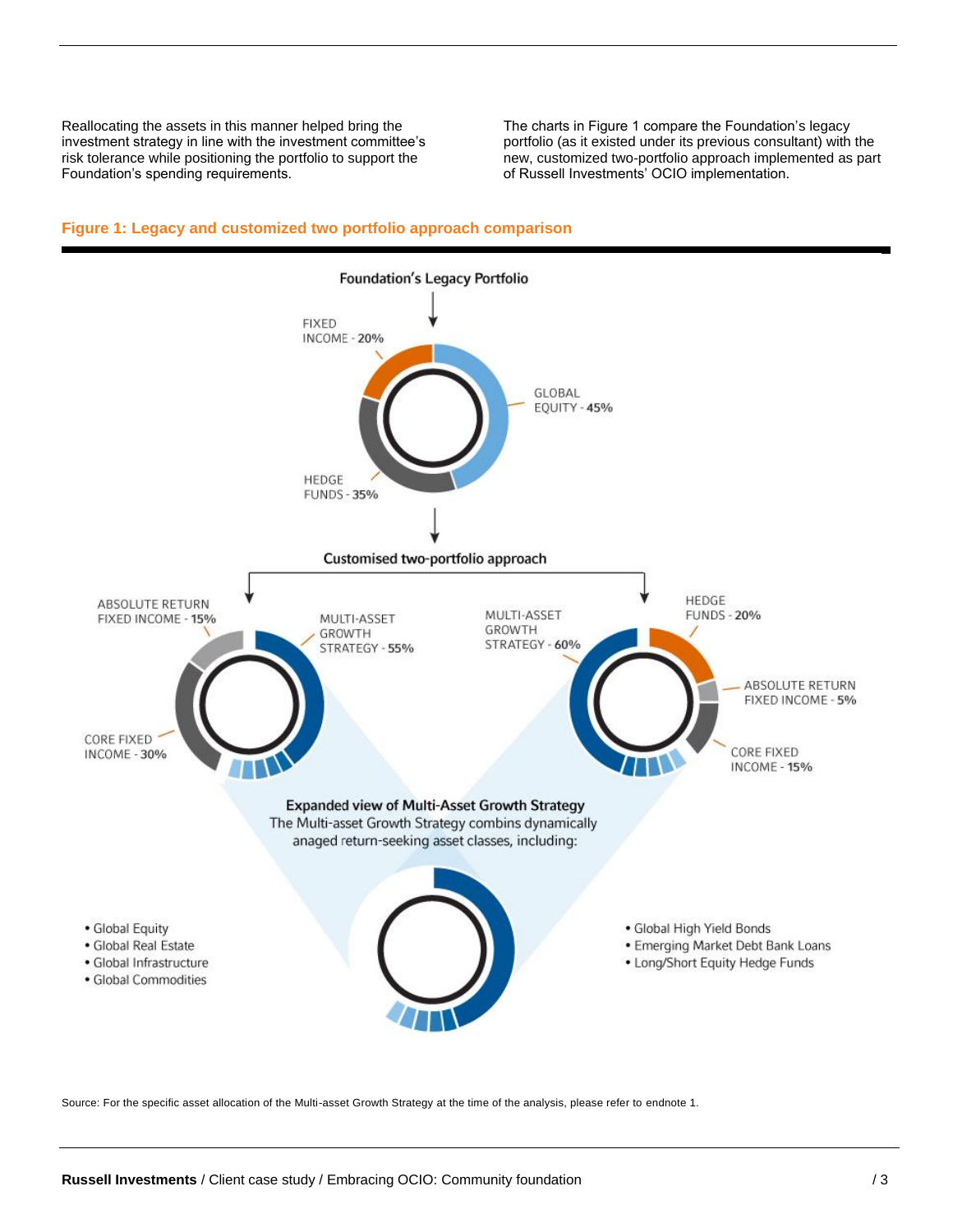# **Dynamically managed: Multi-asset approach**

This new multi-asset approach is designed to allow the Foundation to capture return opportunities through a dynamically managed, diverse mix of equities, fixed income, and alternative strategies. Importantly, this strategy also incorporated inexpensive passive strategies to keep costs down. This new approach also positioned the Foundation for improved risk management as compared to its previous approach of reviewing and picking individual managers on a quarterly basis. Having Russell Investments manage the real-time implementation decisions allowed the board and investment committee to focus their efforts on higher level, strategic decisions.

By moving the portfolio from a combination of multiple asset classes (legacy portfolio) to a dynamically managed multi-asset portfolio (long-term and balanced pools), Russell Investments created several key benefits for the Foundation:

| <b>Return</b><br>generation<br>strategies | <b>Dynamic asset</b><br>allocation             | Moving away from a static asset allocation that primarily seeks<br>to outperform a benchmark to a dynamic asset allocation that<br>allows the Foundation to take advantage of market opportunities |                                                                                                                                                                                        |
|-------------------------------------------|------------------------------------------------|----------------------------------------------------------------------------------------------------------------------------------------------------------------------------------------------------|----------------------------------------------------------------------------------------------------------------------------------------------------------------------------------------|
|                                           |                                                | Wider array of<br>asset strategies                                                                                                                                                                 | Highly targeted approach of combining active and passive<br>strategies to achieve higher diversification and access to<br>different asset classes across a broader opportunity set     |
|                                           | <b>Risk</b><br>management<br><b>strategies</b> | <b>Total portfolio</b><br>risk<br>management                                                                                                                                                       | Real-time risk management implemented in the portfolio can be<br>particularly valuable in volatile and increasingly complex markets                                                    |
|                                           |                                                | <b>Shorter time to</b><br>implementation                                                                                                                                                           | Allowing Russell Investments the discretion to implement tactical<br>shifts within and across asset classes allowed the Foundation to<br>capitalize on short-term shifts in the market |

A key value-add for the Foundation was Russell Investments' ability to monitor and evaluate discrete portfolio positions in real time and adjust specific strategies as warranted by changing market dynamics.

# **A different approach**

By working with Russell Investments, the Foundation gained a true co-fiduciary partner that understood its goals and built a durable and robust investment solution. This approach enabled the board and investment committee to focus their time on long-term strategic decisions and monitor the investment decisions that Russell Investments makes on their behalf.

Operating as an extension of the Foundation's team, Russell Investments aligned the investment design of the balanced pool with the intentions of donors seeking returns to fund their important work over the next five to 10 years, and also positioned the long-term pool to maintain the endowment in perpetuity.